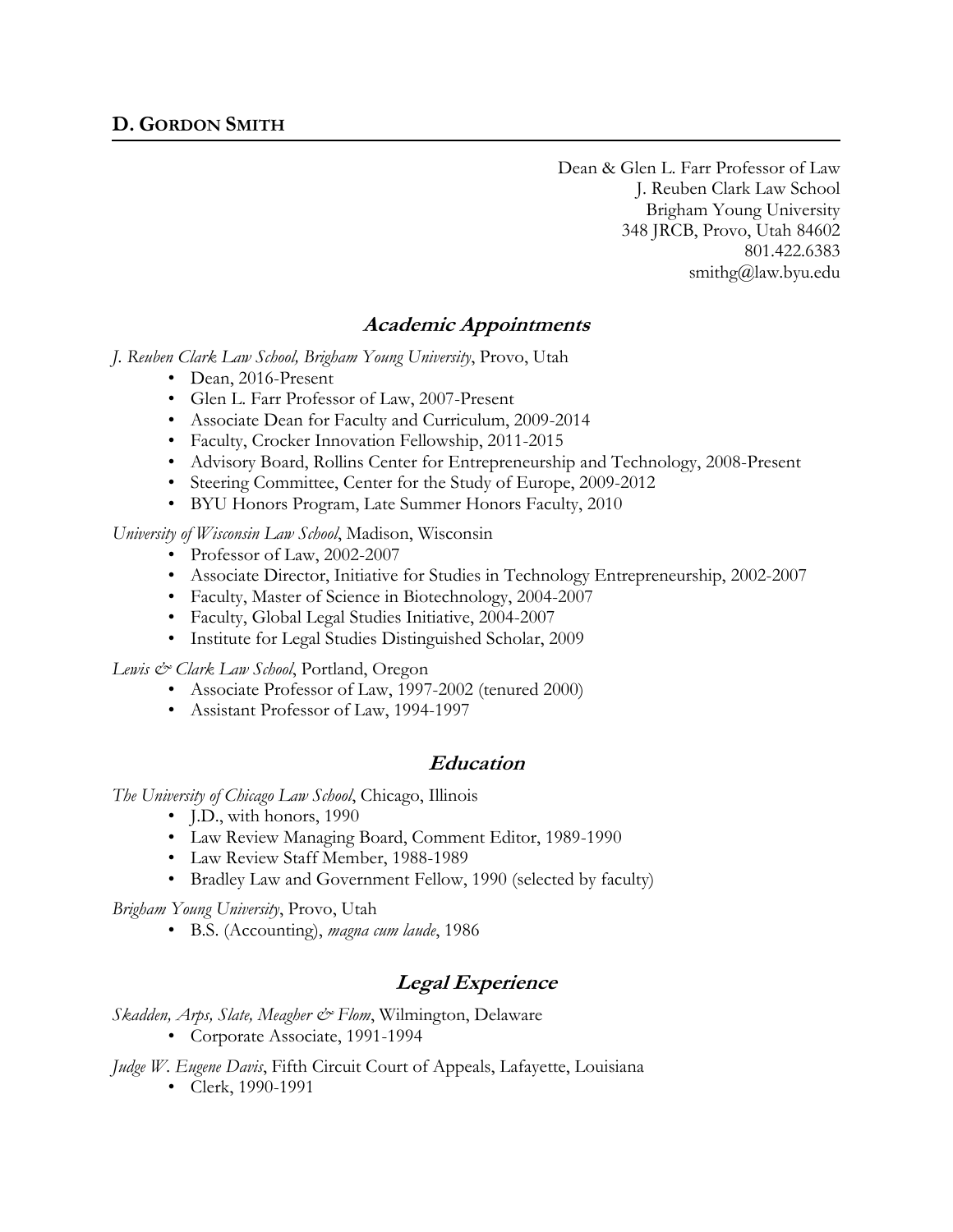# **Publications & Grants**

#### **Books**

- FIDUCIARY LAW: CASES AND MATERIALS (forthcoming Wolters Kluwer 2018) (with Evan Criddle, Andrew Gold & Paul Miller)
- HANDBOOK ON LAW AND ENTREPRENEURSHIP (forthcoming Cambridge University Press 2017) (with Christine Hurt)
- RESEARCH HANDBOOK ON FIDUCIARY LAW (forthcoming Edward Elgar 2016) (with Andrew Gold)
- BUSINESS ORGANIZATIONS: CASES, PROBLEMS & CASE STUDIES (3<sup>rd</sup> ed. Wolters Kluwer 2012) (with Cynthia A. Williams)
- BROMBERG & RIBSTEIN ON PARTNERSHIPS (2<sup>nd</sup> ed. Wolters Kluwer 2014) (with Christine Hurt)
- BROMBERG & RIBSTEIN ON LIMITED LIABILITY PARTNERSHIPS, THE REVISED UNIFORM PARTNERSHIP ACT, AND THE UNIFORM LIMITED PARTNERSHIP ACT (Wolters Kluwer 2015) (with Christine Hurt)

### **Articles**

- **•** *Family Law and Entrepreneurial Action*, 77 OHIO ST. L.J. FURTHERMORE 31 (2016) (response to Benjamin Means, *The Contractual Foundation of Family-Business Law*, 75 OHIO ST. L.J. 675 (2014))
- *Fiduciary Discretion*, 75 OHIO STATE L.J. 609 (2014) (with Jordan C. Lee)
- *Contractually Adopted Fiduciary Duty*, 2014 ILL. L. REV. 1783, for "Larry Ribstein Memorial Symposium," sponsored by the University of Illinois College of Law, October 17-18, 2013
- *Law and Entrepreneurial Opportunities*, 98 CORNELL L. REV. 1533 (2013), for "Symposium on Law and Entrepreneurship," sponsored by Cornell Law School, New York City, NY on November 2, 2012 (with Darian Ibrahim)
- *Private Ordering with Shareholder Bylaws*, 80 FORDHAM L. REV. 125 (2011) (with Matthew Wright and Marcus Kai Hintze), *reprinted in* 54 Corporate Practice Commentator 147 (2012)
- *Contracts as Organizations*, 51 ARIZ. L. REV. 1 (2009) (with Brayden King) (published with commentary by Robert P. Bartlett, III and Anna Gelpern)
- *Unpacking Adaptability*, 2009 BYU L. Rev. 1553 (with Andreas Engert), for "BYU Law Review Symposium on Evaluating Legal Origins Theory," sponsored by J. Reuben Clark Law School, Brigham Young University, Provo, Utah on February 6, 2009
- *The Dystopian Potential of Corporate Law*, 57 EMORY L. J. 985 (2008) (published with a companion piece: Kent Greenfield, *Saving the World With Corporate Law*, 57 EMORY L. J. 948 (2008))
- *Entrepreneurs on Horseback: Reflections on the Organization of Law*, 50 ARIZ. L. REV. 71 (2008) (with Darian Ibrahim)
- *The "Branding Effect" of Contracts*, 12 HARV. NEGOT. L. REV. 189 (2007), for "Conference on Case Studies and Negotiations," sponsored by Harvard Law School, Cambridge, Massachusetts on April 26, 2006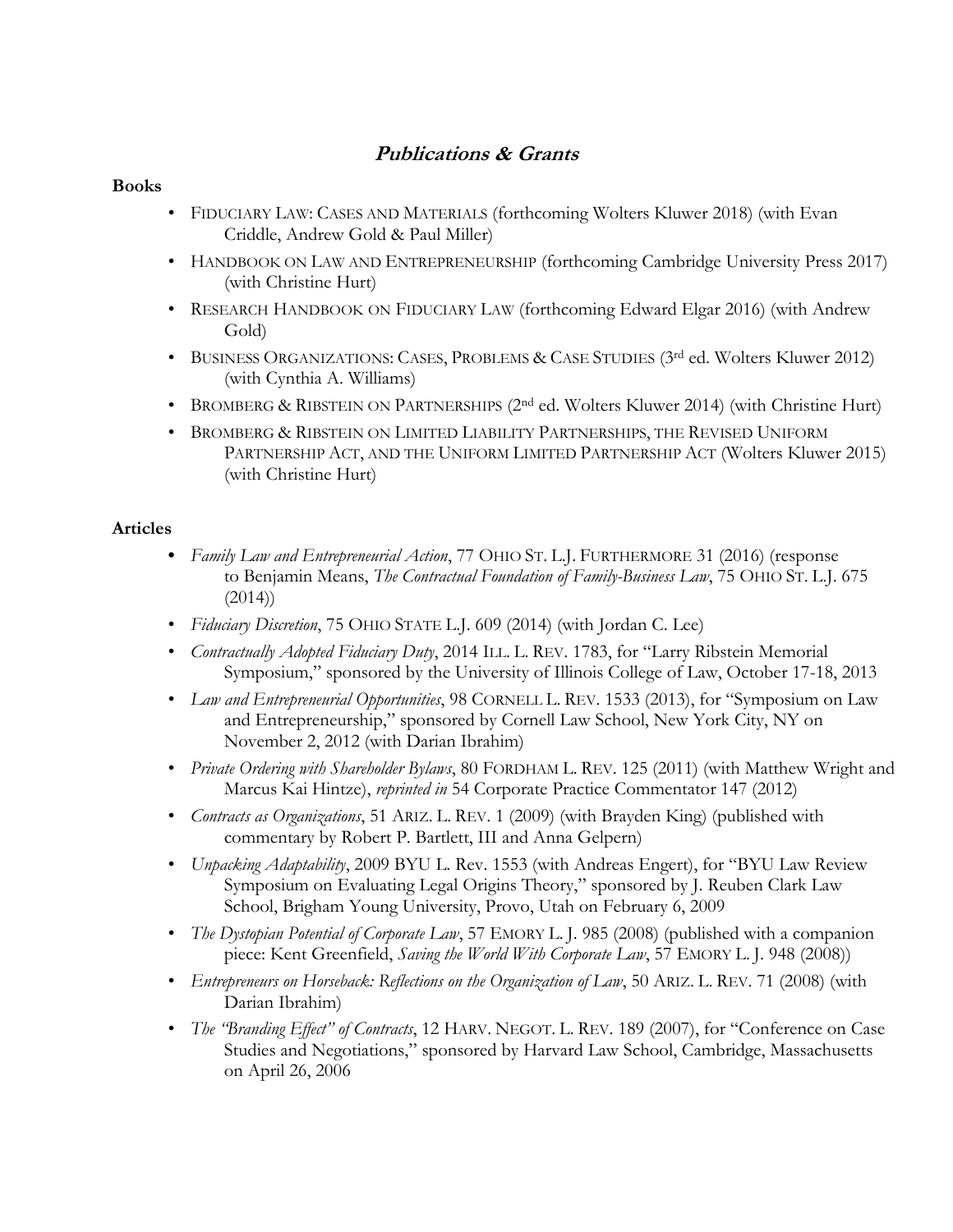- *Bit by Bit: A Case Study of Bloggership*, 84 WASH. U. L. Q. 1135 (2006) for "Bloggership: How Blogs are Transforming Legal Scholarship," sponsored by Harvard Law School, Cambridge, Massachusetts on April 28, 2006
- *Law & Entrepreneurship: Do Courts Matter?*, 1 ENTREPRENEURIAL BUS. L. J. 353 (2006), for "Location, Luck, or the Law: Why Some Venture Capital Communities Flourish," sponsored by The Ohio State University Michael E. Moritz College of Law, Columbus, Ohio on March 17, 2006
- *The Exit Structure of Venture Capital*, 53 UCLA L. REV. 315 (2005) (selected as one of the Best Corporate & Securities Articles of 2006 in a poll of corporate and securities law professors)
- *The Exit Structure of Strategic Alliances*, 2005 ILL. L. REV. 303 (2005), for "Uncorporation: A New Age?," sponsored by the University of Illinois College of Law, Chicago, Illinois on April 23, 2004
- *Independent Legal Significance, Good Faith, and the Interpretation of Venture Capital Contracts*, 40 WILLAMETTE L. REV. 825 (2004), for "Venture Capital after the Bubble," sponsored by Willamette University College of Law, Portland, Oregon on March 5, 2004
- *Experience, Contractual Covenants and Venture Capitalists' Responses to Unmet Expectations*, 2004 FRONTIERS OF ENTREPRENEURSHIP RESEARCH (with Annaleena Parhankangas and Hans Landström), for 2004 Babson College/ Kauffman Foundation Entrepreneurship Research Conference, University of Strathclyde, Glasgow, Scotland on June 3-5, 2004 (received Taylor & Francis Publishers Award for Excellence in Research on the Topic of Venture Capital)
- *The Critical Resource Theory of Fiduciary Duty*, 55 VAND. L. REV. 1399 (2002)
- *Toward a New Theory of the Shareholder Role: "Sacred Space" in Corporate Transactions*, 80 TEXAS L. REV. 261 (2001) (with Robert B. Thompson), *reprinted in* 44 Corporate Practice Commentator 453 (2002) (selected as one of the Best Corporate & Securities Articles of 2002)
- *Team Production in Venture Capital Investing,* 24 J. CORP. L. 949 (1999), for "Sloan Conference on Team Production in Business Associations," sponsored by Georgetown Law Center, Washington, D.C. on March 4-5, 1999
- *A Proposal to Eliminate Director Standards From the Model Business Corporations Act*, 68 U. CIN. L. REV. 1201 (1999), for "Twelfth Annual Conference on Corporate Law," sponsored by University of Cincinnati School of Law, Cincinnati, Ohio on March 11, 1999
- *How Early Stage Entrepreneurs Select Venture Capitalists*, J. PRIVATE EQUITY (Winter/Spring 2001) (also in 1999 FRONTIERS OF ENTREPRENEURSHIP RESEARCH), for the 1999 Babson College/ Kauffman Foundation Entrepreneurship Research Conference, University of South Carolina, Columbia, South Carolina on May 12-15, 1999
- *The Shareholder Primacy Norm*, 23 J. CORP. L. 277 (1998)
- *Venture Capital Contracting in the Information Age*, 2 J. SMALL & EMERGING BUS. L. 133 (1998), for "Financing Innovation" sponsored by Lewis & Clark School, Portland, Oregon on September 26, 1997
- *Chancellor Allen and the Fundamental Question*, 21 SEATTLE U. L. REV. 577 (1998), for "A Tribute to Chancellor William T. Allen"
- *Corporate Governance and Managerial Incompetence: Lessons From Kmart*, 74 N.C. L. REV. 1037 (1996)
- *Beyond* "*Public Concern*"*: New Free Speech Standards for Public Employees*, 57 U. CHI. L. REV. 249 (1990) (student comment)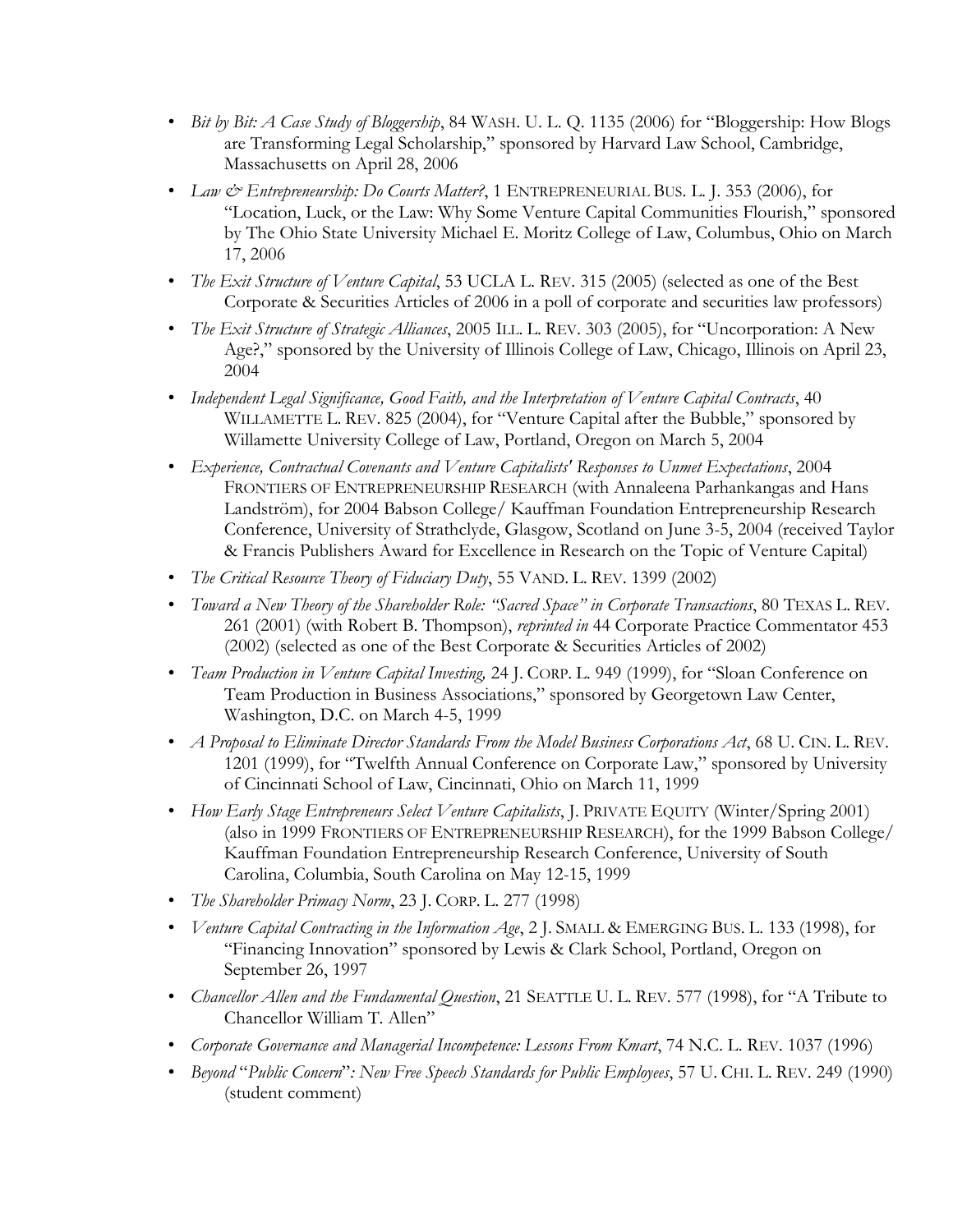### **Book Chapters**

- *Firms and Fiduciaries*, in CONTRACT, STATUS, AND FIDUCIARY LAW (forthcoming Andrew Gold and Paul Miller eds. 2016)
- *The Modern Business Judgment Rule*, in RESEARCH HANDBOOK ON MERGERS AND ACQUISITIONS (Steven Davidoff Solomon and Claire Hill eds. 2016)
- *Duties of Nominee Directors*, in COMPARATIVE COMPANY LAW: A CASE-BASED APPROACH (Mathias Siems and David Cabrelli eds. 2013)
- *Doctrines of Last Resort*, in REVISITING THE CONTRACTS SCHOLARSHIP OF STEWART MACAULAY: ON THE EMPIRICAL AND THE LYRICAL (Jean Braucher, John Kidwell & William Whitford, eds. 2013), for a conference sponsored by the University of Wisconsin Law School, Madison, Wisconsin on October 21, 2011
- *The Role of Shareholders in the Modern American Corporation*, in THE RESEARCH HANDBOOK ON THE ECONOMICS OF CORPORATION LAW (Brett McDonnell and Claire Hill eds., 2012)
- *Commons, Hurst, Macaulay, and the Wisconsin Legal Tradition*, in THE ELGAR COMPANION TO TRANSACTION COST ECONOMICS (Peter Klein, ed., 2010)

### **Blogs**

- *The Conglomerate* (http://www.theconglomerate.org/). *The Conglomerate*, which focuses on issues relating to business, law, economics, and society, has received multiple awards and is one of the most popular law professor blogs.
- *JOTWELL* (http://jotwell.com/). Regular contributor to the "Corporate Law" Section.

#### **Grants**

- Brigham Young University, Office of Research and Creative Activities, Mentoring Grant for project on "Corpus of Founding Era American English," 2016-2017
- Ewing Marion Kauffman Foundation, Law and Entrepreneurial Action, 2016
- Rollins Center for Entrepreneurship and Technology, Brigham Young University, Research Grant for "Fiduciary Law and Entrepreneurial Action," 2014-15
- The Wheatley Institution, Brigham Young University, "Fiduciary Law," 2015
- University of Wisconsin Center for Cooperatives Program on Research on the Economic Impact of Cooperatives for project entitled "The Use of Cooperatives by Wisconsin Cheesemakers" (with Brayden King and Marc Schneiberg), 2008
- Brigham Young University, Office of Research and Creative Activities, Mentoring Grant for project on "Law and Entrepreneurship," 2008-2009
- Team Member, Collaborative Grant Award for project entitled "Technology Entrepreneurship & Institutions: Contemporary Issues and International Insights," from the Center for World Affairs and the Global Economy (WAGE), University of Wisconsin, 2005-2008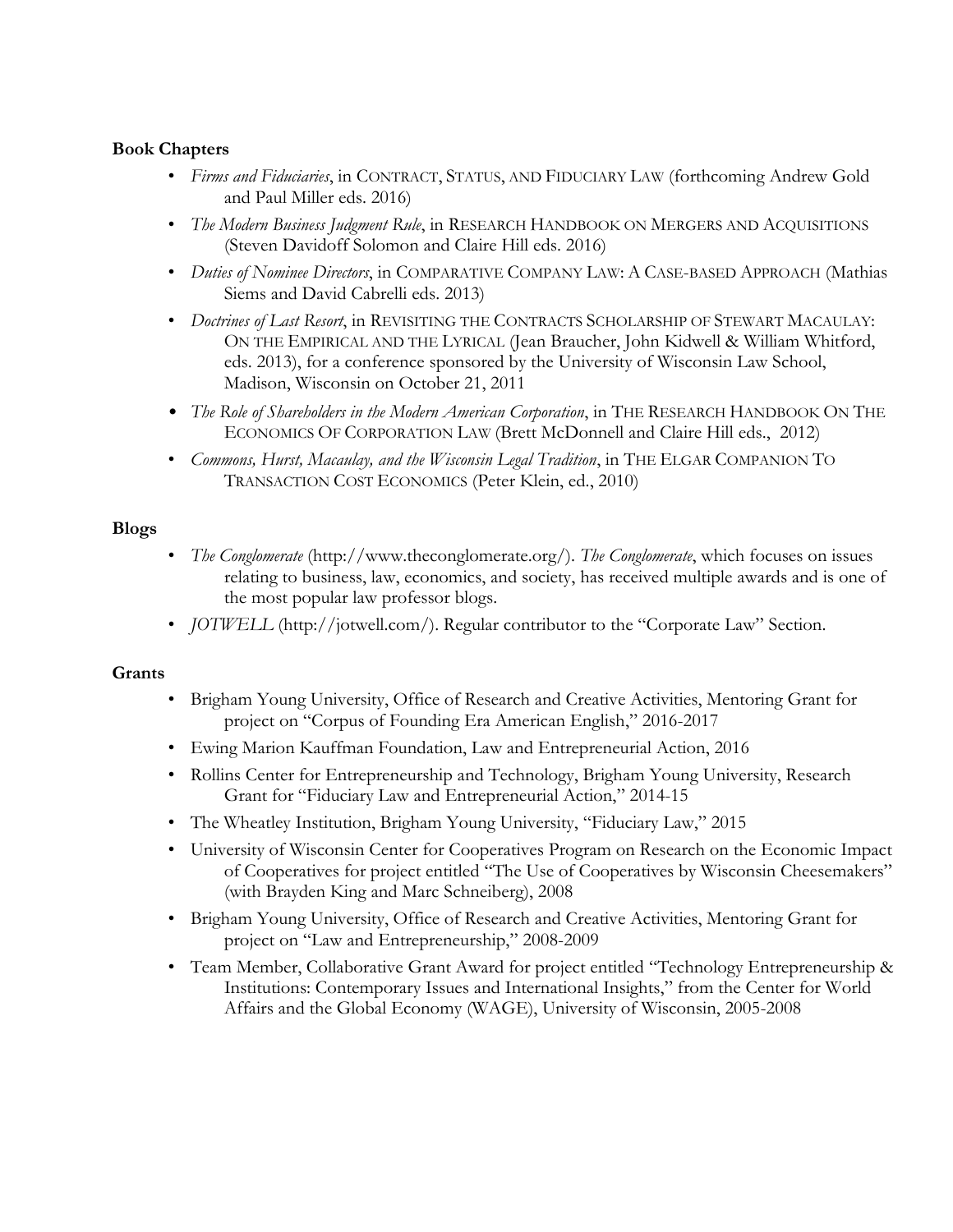# **Teaching**

#### **Courses Taught**

- Business Organizations
- Contracts
- Corporate Finance
- Fiduciary Law
- Law & Corpus Linguistics
- Law & Entrepreneurship
- Securities Regulation

## **Visiting Appointments**

*University of Alabama School of Law*, Tuscaloosa, Alabama

• LL.M Concentration in Business Transactions, 2015-2016

*Brown University*, Providence, Rhode Island

• Visiting Faculty, Brown International Advanced Research Institute (BIARI) on Technology Entrepreneurship and Management

*Widener University School of Law*, Wilmington, Delaware,

- Corporate Law Scholar in Residence, April 2005
- *Vanderbilt University Law School*, Nashville Tennessee
	- Visiting Professor of Law, 2001-2002

*Arizona State University College of Law*, Tempe, Arizona

• Visiting Associate Professor of Law, Spring 1999

*Washington University School of Law*, St. Louis, Missouri

• Visiting Associate Professor of Law, Fall 1998

## **International Programs**

*Georgetown University Law Center*, London, England

• Summer Program, July-August 2010 and 2011 ("Corporations: U.S. & Transnational Perspectives")

*Hong Kong Polytechnic University*, Hong Kong, China

• Summer Program on Corporate Governance, June 2008

*Fulbright German Studies Seminar*, Brussels, Belgium & Berlin, Germany

• German-American Fulbright Commission, June 2007

*Suffolk University Law School B Summer Law Program,* Lund, Sweden

• University of Lund, June 2005 ("International Corporations")

*Justus Liebig Universität*, Gießen, Germany

• Faculty exchange program, June 2004 ("Venture Capital Contracting")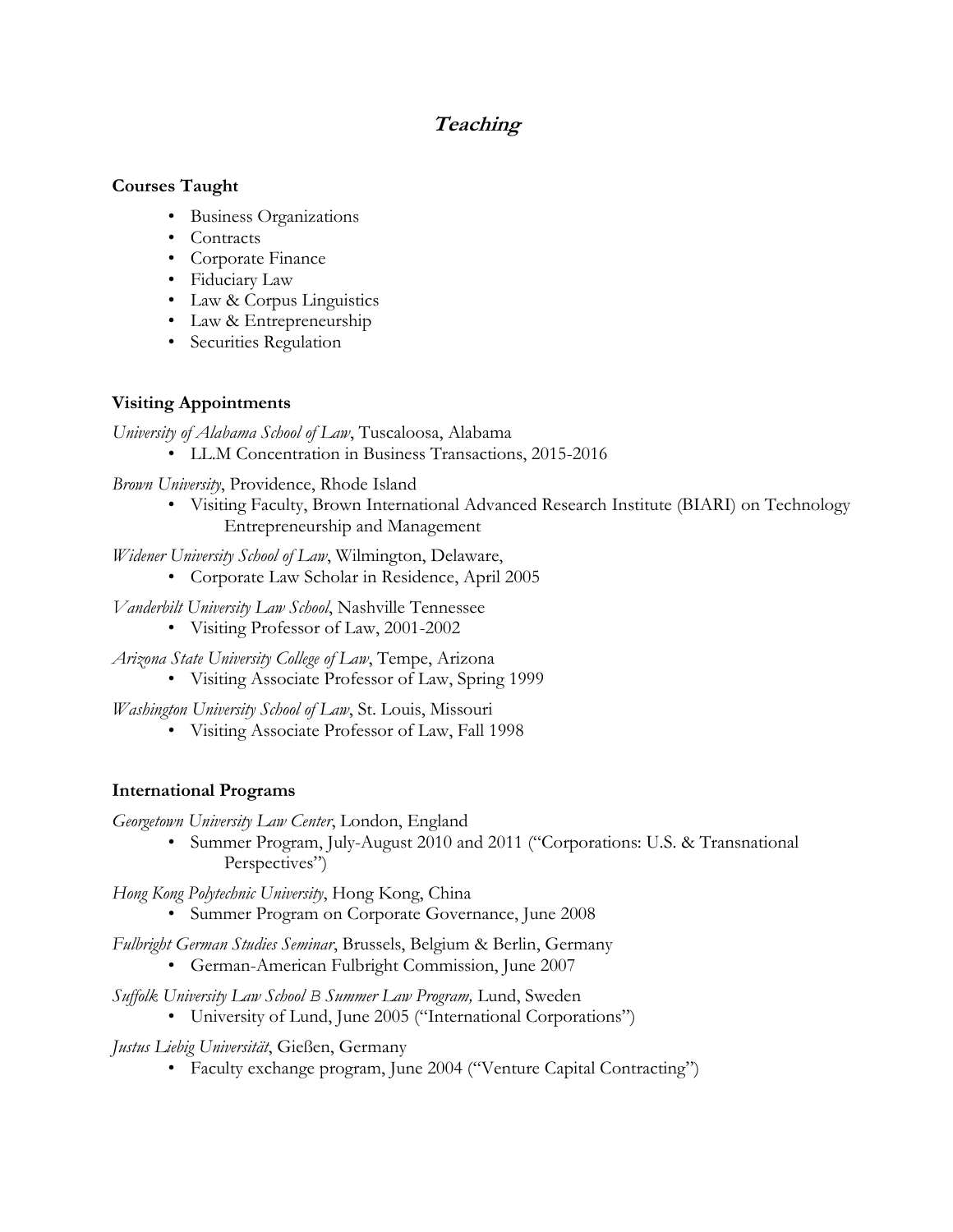*University of International Business & Economics*, Beijing, China

• East Asian Legal Studies Center, May 2004 ("Venture Capital Contracting")

*Management Development Institute*, Gurgaon, India

• Faculty Development Program, January 2004 (Center for International Business Education & Research)

*The University of San Diego School of Law B Paris Institute*, Paris, France

- Institute on International & Comparative Law, July 2002 ("International Corporations")
- *The University of Sydney*, Sydney Australia
	- International Faculty in Corporate, Securities & Finance Law, November 2001 & August 2003 ("Emerging Businesses and Venture Capital")

*Helsinki University of Technology*, Helsinki, Finland

• Executive MBA Program, June 2001 ("Current Issues in Corporate Governance")

### **Teaching Honors**

- BYU Law School Alumni Association, Teacher of the Year, J. Reuben Clark Law School, Brigham Young University (voted by students in three most recent graduating classes), August 25, 2011
- Student Bar Association First Year Professor of the Year Award, J. Reuben Clark Law School, Brigham Young University (voted by students), March 14, 2008
- Faculty Graduation Speaker, University of Wisconsin Law School, May 12, 2006 (elected by graduating class)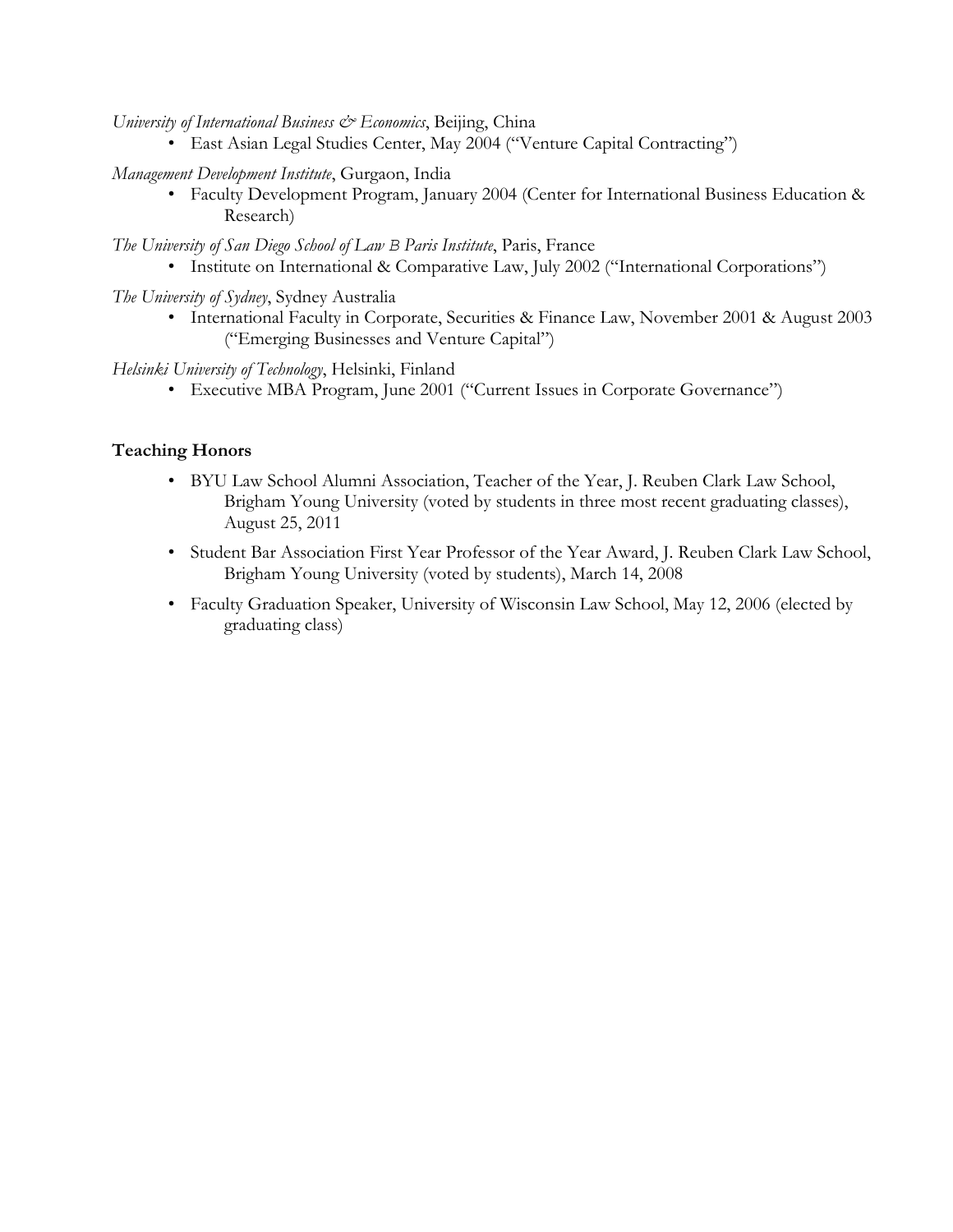## **Selected Speeches & Presentations**

Professor Smith has delivered scores of speeches and academic presentations at law schools and other institutions throughout the United States and internationally. Significant speeches and presentations during the past five years appear below.

- "Law and Corpus Linguistics," West Coast Roundtable on Language and the Law, Provo, Utah (August 12, 2016)
- "Efficient Breach of Fiduciary Duty," Fiduciary Law Workshop, Duke Law School, Durham, North Carolina (June 18, 2016)
- "Law and Corpus Linguistics," Annual Appellate Judicial Conference of the State of Utah, Torrey, Utah (May 12, 2016)
- "Proscription and Prescription in Delaware Fiduciary Law," The Corporate Contract in Changing Times: Is the Law Keeping Up?, UC Berkeley Law School, Berkeley, California (April 14, 2016)
- "Firms and Fiduciaries," Contract, Status, and Fiduciary Law Workshop, McGill University Faculty of Law, Montreal, Quebec, Canada (November 7, 2015)
- "Retail and Accredited Investor Crowdfunding" (panel discussion), Symposium on Legal Innovation & Modern Entrepreneurship, S.J. Quinney College of Law, The University of Utah, Salt Lake City, Utah (October 30, 2015)
- "Conflict Regulation and Entrepreneurial Action," International Society for New Institutional Economics, Cambridge, Massachusetts (June 19, 2015)
- "The Modern Business Judgment Rule," Law & Society Annual Meeting, Seattle, Washington (May 30, 2015)
- "Fiduciary Law and Entrepreneurial Action," Fiduciary Law Workshop, BYU Law School, Provo, Utah (May 29, 2015)
- "Entrepreneurial Action," University of Iowa College of Law, Iowa City, Iowa (April 21, 2015)
- "Fiduciary Law and Entrepreneurial Action," University of South Carolina School of Law, Columbia, South Carolina (April 9, 2015)
- "Fiduciary Law and Entrepreneurial Action," Law & Entrepreneurship Retreat, University of Georgia School of Law, Athens, Georgia (March 20, 2015)
- "Fiduciary Law and Entrepreneurial Action," DePaul University College of Law, Chicago, Illinois (March 12, 2015)
- "Fiduciary Law and Entrepreneurial Action," National University of Singapore, Singapore (February 12, 2015)
- "Fiduciary Law and Entrepreneurial Action," University of Melbourne, Melbourne, Australia (February 9, 2015)
- "Fiduciary Law and Entrepreneurial Action," University of Sydney, Sydney, Australia (February 4, 2015)
- "Fiduciary Law and Entrepreneurial Action," University of Auckland, Auckland, New Zealand (January 29, 2015)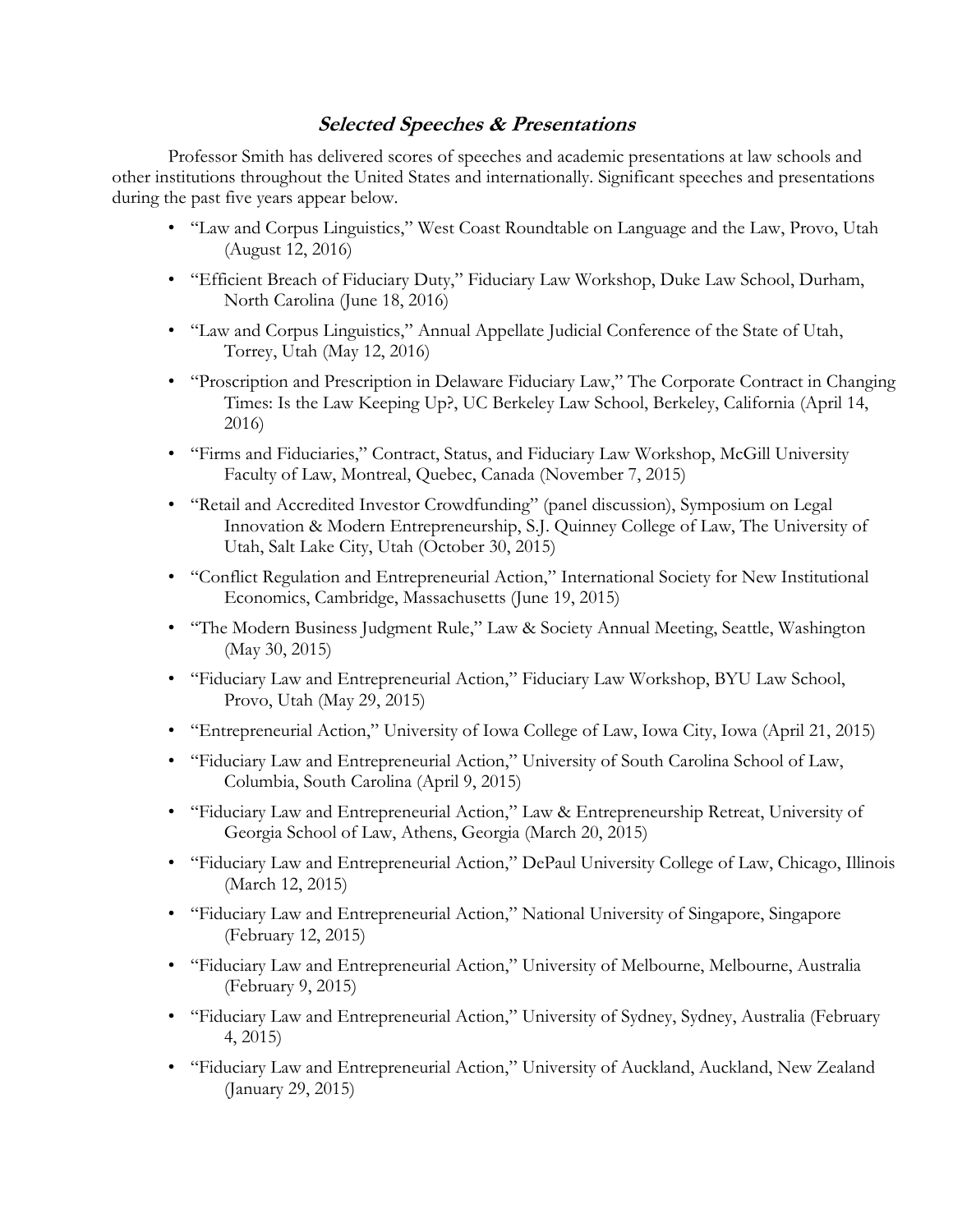- "True Loyalty," Law and Society Association Annual Meeting, Minneapolis, Minnesota (May 30, 2014)
- "Fiduciary Discretion," 2014 Fiduciary Law Workshop, McGill University Faculty of Law, Montreal, Quebec, Canada (May 6, 2014)
- "Challenging Incumbency," UCLA Conference on Competing Theories of Corporate Governance, UCLA School of Law, Los Angeles, California (April 11, 2014)
- "Entrepreneurial Action," Law & Entrepreneurship Retreat, University of Washington School of Law, Seattle, Washington (February 21, 2014)
- "Entrepreneurial Action," University of Colorado Law School, Business Law Colloquium (January 27, 2014)
- "Loyalty Confusion," Larry Ribstein Memorial Symposium, University of Illinois College of Law (October 18, 2013)
- "Stability and Adaptability," Law & Society Association Annual Meeting, Boston, Massachusetts (May 31, 2013)
- "Law and Entrepreneurial Opportunities," Law & Entrepreneurship Retreat, George Washington University School of Law, Washington D.C. (February 15, 2013)
- "Law and Entrepreneurial Opportunities," *Cornell Law Review* Symposium on Law, Innovation and Entrepreneurship, Cornell Law School, New York, New York (February 8, 2013)
- Commentary, "The Theory of Preferred Stock," by William Bratton and Michael Wachter, University of Pennsylvania Institute for Law and Economics Corporate Roundtable, Philadelphia, Pennsylvania (December 14, 2012)
- Commentary, "Becoming the Fifth Branch," William A. Birdthistle and M. Todd Henderson, UCLA Junior Business Law Faculty Forum, Los Angeles, California (November 9-10, 2012)
- "What's in a Name?" Brigham Young University Devotional (June 29, 2012)
- "Transactional Law Teaching and Scholarship: Moving Forward," Moderator, Section on Transactional Law and Skills, Association of American Law Schools Annual Meeting, Washington D.C. (January 7, 2012)
- "The Social Dimension of Opportunism," Empirical and Lyrical: Revisiting the Contracts Scholarship of Stewart Macaulay, University of Wisconsin Law School, Madison, Wisconsin (October 21, 2011)
- "Shareholders, Stockholders, and the Evolution of Equity Ownership," University of North Carolina School of Law (October 6, 2011)
- "Stability and Adaptability," Law & Economics Workshop, Boston University School of Law, Boston, Massachusetts (March 22, 2011)
- "Private Ordering Through Shareholder Bylaws," University of Colorado Law School, Boulder, Colorado (February 24, 2011)
- "Private Ordering Through Shareholder Bylaws," Indiana University Maurer School of Law, Bloomington, Indiana (February 23, 2011)
- "Stability and Adaptability," INSITE Seminar, University of Wisconsin School of Business, Madison, Wisconsin (February 22, 2011)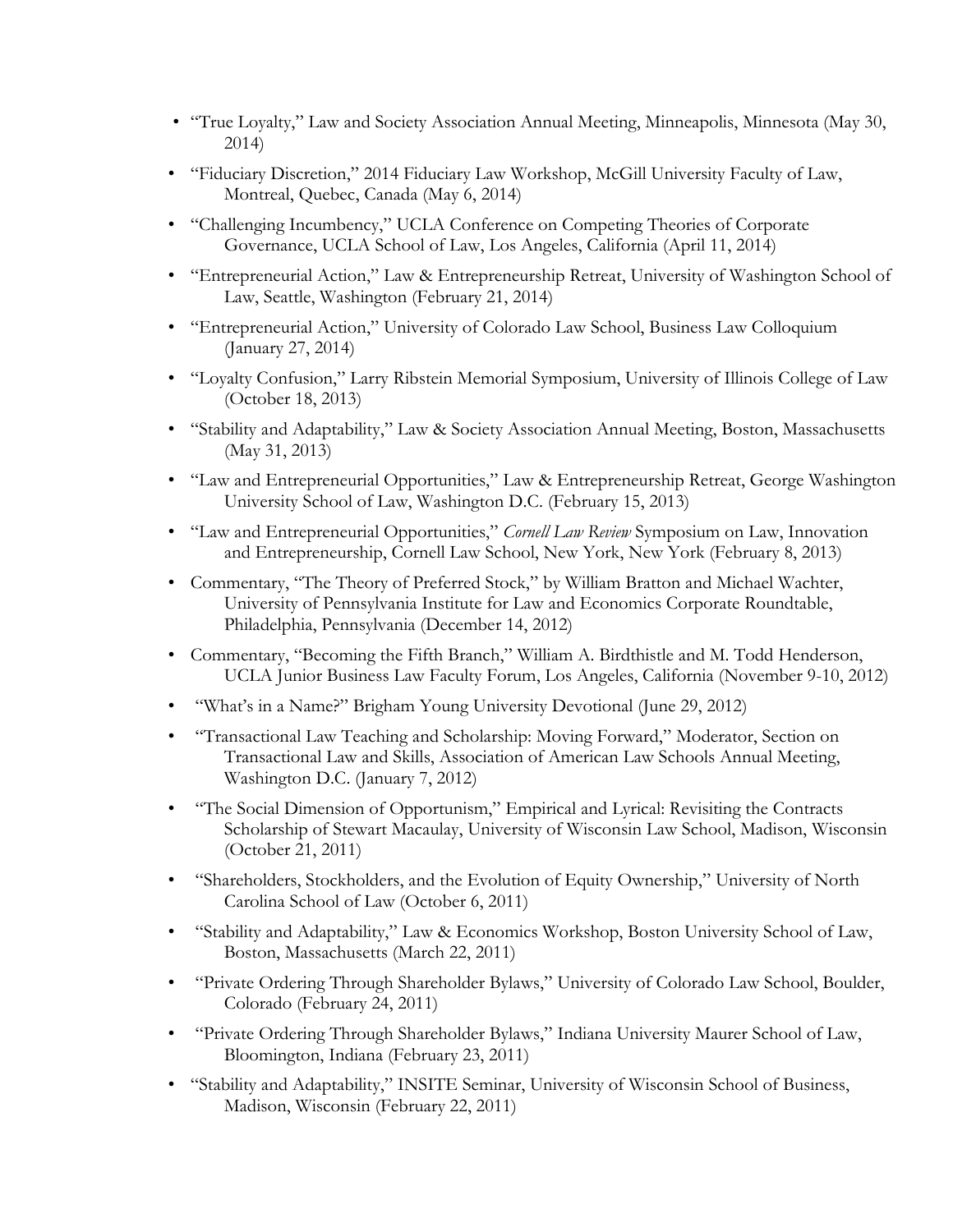# **Other Activities**

#### **Associations**

- Co-Founder and Member, Law and Entrepreneurship Association
- Member, American Law Institute
- Member, American Bar Association
- Member, Delaware Bar (inactive)
- Member, European Corporate Governance Institute

#### **Selected Service**

- Founding Editor, *Fiduciary Law eJournal*, Social Science Research Network (2015-Present)
- Founded the Law & Entrepreneurship Association (with Brian Broughman) (2013)
- Member of the Corporate Laws Committee of the Section of Business Law, American Bar Association (2013-Present)
- Member of the Small Business Regulation Committee of the Section of Administrative Law and Regulatory Practice, American Bar Association (2015-Present)
- Member of the Organizing Committee, Fiduciary Law Workshop (2014-Present)
- Substantial service on Law School faculty committees, including Academic Planning Committee, Tenure and Promotion Committee (Chair), Appointments Committee (Chair), Building Committee, Curriculum Committee (Chair), Judicial Clerkship Committee (Chair), Strategic Planning Committee, and numerous ad hoc committees
- Service on University Committees, including the University Deans Council, University Faculty Development & Research Council, the University Curriculum Committee, and the Marriott School of Business Dean Search Committee
- Association of American Law Schools
	- Chair & Chair-elect, Section on Transactional Law and Skills (2015-2017)
	- Secretary, Section on Transactional Law and Skills (2012-2015)
	- Executive Committee, Section on Transactional Law and Skills (2011-2012)
	- Planning Committee, Workshop on Transactional Law (2008-2009)
	- Chair & Chair-elect, Section on Business Associations (2006-2008) (organized 2008 Section Meeting on "Corporate Law in Global Markets")
- Organized the Transactional Law Workshop (with Afra Afsharipour), a virtual workshop focusing on transactional law scholarship (January 2012-2014)
- Organized the Business Ethics Book Club (with Colleen Baker), a virtual book club meeting every semester to discuss important works of business ethics (2013-2016)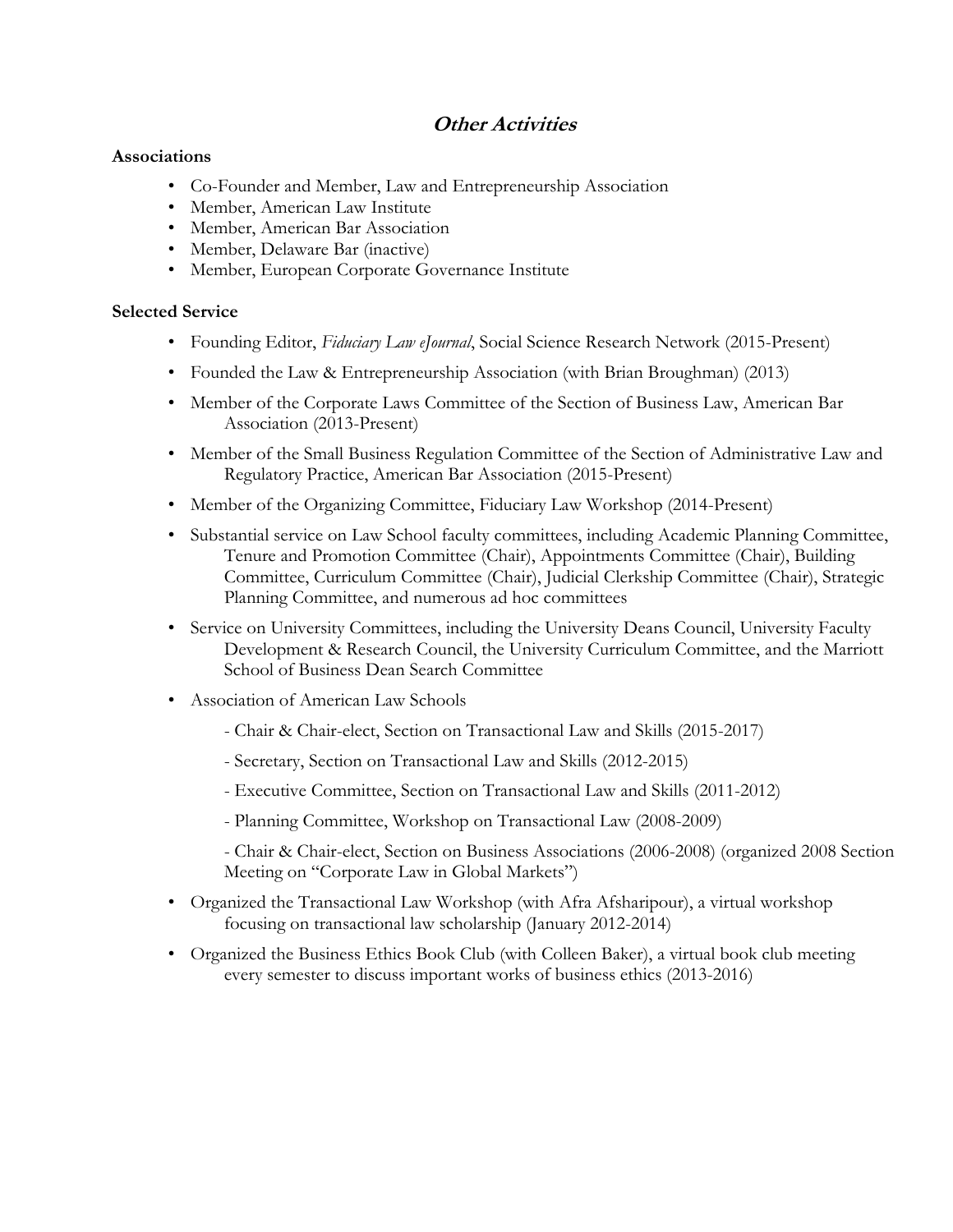• Organized conferences

-*BYU Law Review* Symposium on "Law and Corpus Linguistics," Brigham Young University, Provo, Utah (February 3, 2017)

-Law, Entrepreneurship & Innovation Summit, Brigham Young University, Provo, Utah (November 7, 2016)

-Law and Corpus Linguistics, Brigham Young University, Provo, Utah (April 29, 2016)

-Law and Entrepreneurial Action, Brigham Young University, Provo, Utah (February 26-27, 2016)

-Fiduciary Law Workshop, Brigham Young University, Provo, Utah (May 22-23, 2015)

- Rocky Mountain Junior Scholars Forum, Brigham Young University, Provo, Utah (November 7-8, 2013)

- Business Ethics Teaching Conference, Brigham Young University, Provo, Utah (February 21-22, 2013)

- Rocky Mountain Junior Scholars Forum, Brigham Young University, Provo, Utah (September 29-30, 2011)

-J. Reuben Clark Law Society Annual Faculty Conference, held in conjunction with Association of American Law Schools Annual Meeting (2009-2012)

- Inaugural Business Associations Teaching Conference, Brigham Young University, Provo, Utah (February 11-12, 2010)

- Inaugural Rocky Mountain Junior Scholars Forum, Brigham Young University, Provo, Utah (September 24-25, 2009)

- Evaluating Legal Origins Theory, Brigham Young University, Provo, Utah (February 6, 2009) (to be published in BYU LAW REVIEW)

- Economic Globalization and Corporate Governance, University of Wisconsin Law School, Madison, Wisconsin (March 11-12, 2005) (published in the WISCONSIN INTERNATIONAL LAW JOURNAL 367-551)

- Latter-day Saint Perspectives on Law, Brigham Young University, Provo, Utah (October 19, 2001) (published in 2003 BYU LAW REVIEW 829-1095)

- Law & Entrepreneurship Research Conference, Lewis & Clark Law School, Portland, Oregon (October 20, 2000)

- Financing Innovation: The Future of Capital Formation for Small and Emerging Businesses, 1997 Lewis & Clark Law Forum, Lewis & Clark Law School, Portland, Oregon (September 26, 1997) (published in 2 J. SMALL & EMERGING BUS. L. 1-298 (1998))